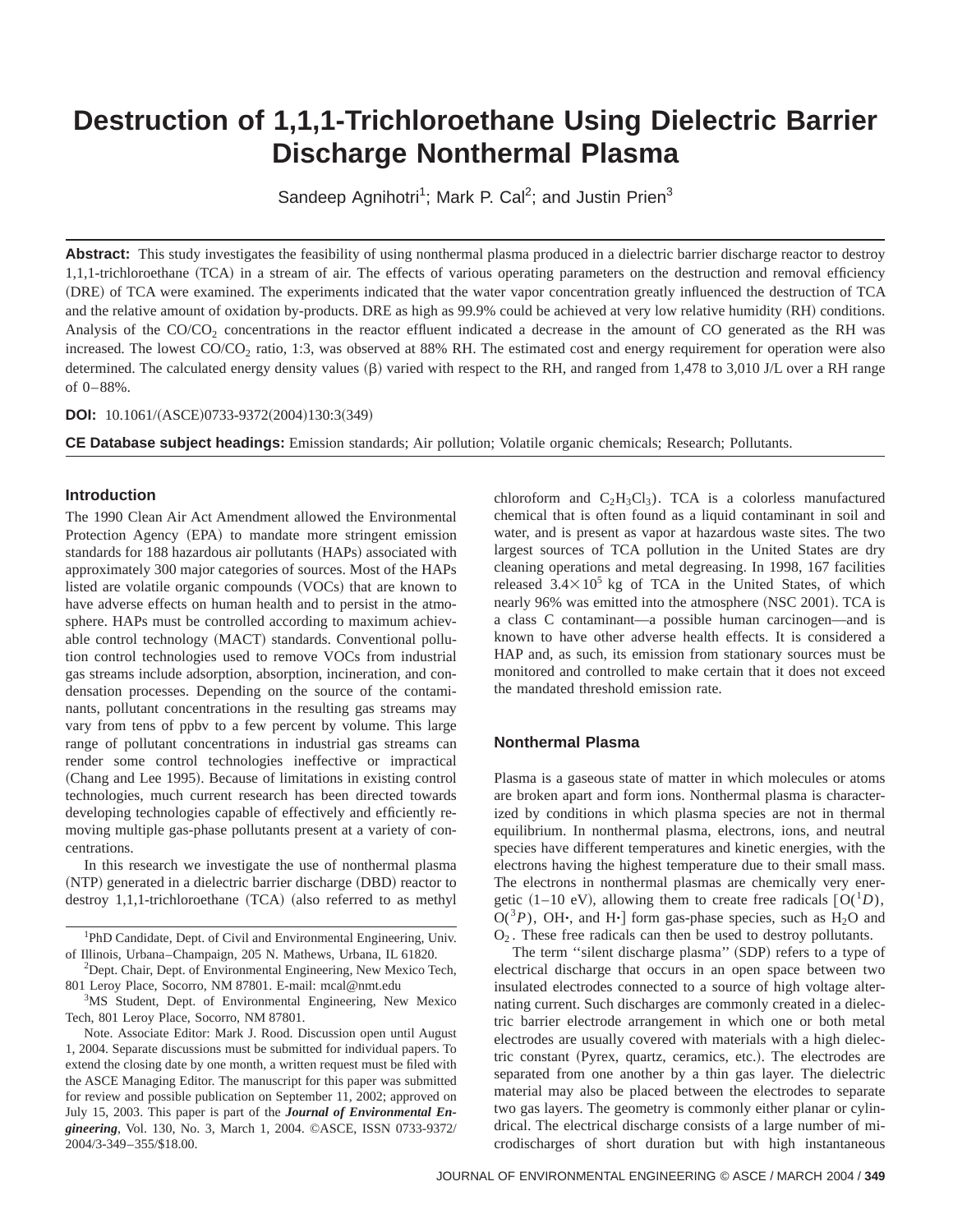current. The dielectric barrier configuration provides a selfterminating electrical discharge, which is relatively independent of the drive voltage wave shape. Without the barrier and at gas pressures of about 1 atm. and a gap of a few millimeters, only a few localized intense arcs would develop in the gas between the metal electrodes. With a dielectric between the electrodes and at voltages between about 8 and 30 kV at frequencies between 50 and several thousand Hz, substantial quantities of plasma are created by a large number of microdischarges in the gas. Each microdischarge is a source of nonthermal plasma, which is characterized by energetic electrons capable of generating highly reactive free radicals in the gas.

Although the use of NTP for pollutant destruction has been studied for over a decade, many areas for research and development still remain. NTP is known to offer several advantages for controlling HAPs emitted from various categories of sources (Cal and Schluep 2001). It is expected to work well for both high  $(>1,000 \text{ ppmv})$  and low  $(<100 \text{ ppmv})$  concentrations of pollutants (Nunez et al. 1993). To date, much research has been focused on using NTP for the destruction of  $NO_x$  and  $SO_x$  (Chang et al. 1993) and some research has been performed for the destruction of hydrocarbons (Chang and Lee 1995); chlorocarbons, and chlorofluorocarbons (McCulla et al. 1991; Rosocha 1991; Evans et al. 1993; Rosocha et al. 1993; Chang and Lee 1995; Snyder and Anderson 1998).

## **Plasma Chemistry**

Hundreds of reactions can take place in a NTP that can lead to the formation of species capable of reacting with pollutant molecules (Cal and Schluep 2001). These species can react with target molecules, and result in nearly complete oxidation of hydrocarbons into  $CO<sub>2</sub>$  and  $H<sub>2</sub>O$ , and conversion of species such as Cl, S, and NO into HCl,  $H_2SO_4$ , and  $HNO_3$ . The complete reaction chemistry is extremely complex, and modeling the chemistry of plasmas presents a great challenge to researchers. Even small molecules present in simple gas mixtures can exhibit complex overall chemical reaction mechanisms. Large molecules are known to undergo a series of complex intermediate reactions before being completely converted into simple oxidation products.

Even though pollutant destruction in NTP can be very complex, and much research still remains to be done in this area, it is not necessary to completely understand the mechanism of plasma destruction of pollutants in order to gain valuable information about the pollutant destruction process. At relatively high electron temperatures, the decomposition of gas-phase hydrocarbons is mainly dominated by gas-phase radicals,  $\cdot O(^3P)$  and  $\cdot OH$  in addition to direct electron impacts (Snyder and Anderson 1998):

$$
C_2H_3Cl_3 + \cdot O(^3P)
$$
 or  $\cdot OH \rightarrow CO + CO_2 + H_2O + HCl + Cl_2$   
+  $COCl_2 + ...$ 

#### **Effect of Energy Density on Pollutant Destruction**

Previous research has shown that simplified chemical kinetic models can be used to describe the rate of radical-initiated decomposition of pollutant molecules in a DBD reactor. The first step in plasma modeling is calculation of the average power delivered to the plasma reactor, which can be obtained using the following relationship developed by Manley  $(1943)$ :

$$
P = 4f C_d V_i \bigg[ V_o - \frac{(C_d + C_g)}{C_d} V_i \bigg]
$$
 (1)

**Table 1.** Scaling Parameter  $(\beta)$  for Various Compounds

| Compound       | β<br>(J/L) | Reference                    |
|----------------|------------|------------------------------|
| $NO_{x}$       | 66         | Rosocha and Korzekwa (1999a) |
| PCE            | 1,500      | Rosocha and Korzekwa (1999a) |
| TCE            | 33         | Coogan and Jassal (1997)     |
| $\text{CCL}_4$ | 2,500      | Coogan and Jassal (1997)     |

where  $P =$  power in W;  $f =$  repetition frequency of voltage applied in Hz;  $C_d$  and  $C_g$ =dielectric and gas–gap capacitance, respectively, in F; and  $V_0$  and  $V_i$ = peak applied voltage and gas discharge ignition voltage, respectively, in V.  $V<sub>o</sub>$  is empirically measured across the discharge cell and  $V_i$  can be calculated using the following relation for dry air (Meek and Craggs 1953):

$$
V_i = 24.2(\rho d) + 6.53(\rho d)^{1/2} \tag{2}
$$

where  $V_i$  is in kV;  $\rho$  = density of air relative to its density at 1,013 mbar pressure and 20 $^{\circ}$ C temperature; and  $d =$ gap length in cm. The value of *V<sub>i</sub>* can be affected by the presence of water vapor in the gas, the effect of which can also be incorporated accordingly (Meek and Craggs 1953).

The approach for obtaining a simplified pollutant destruction model involves calculation of a scaling parameter  $(\beta)$  which relates the destruction removal efficiency (DRE) with the power density (related to energy density,  $E_d$ ),  $P/Q$ , where  $P =$  power delivered to the reactor in W and  $Q =$  flow rate of gas in L/s (Rosocha and Korzekwa 1999a,b). Knowledge of an approximate value of  $\beta$  (J/L) can be used to determine the power requirements for a given DRE and flow rate of the gas stream. The  $\beta$  parameter signifies a relationship between the radicals responsible for destruction of pollutant molecules and scavengers of such radicals and, hence, provides an approximate picture of the important reaction chemistry in a NTP environment. For DRE less than 95% the relationship between DRE and power density can be expressed as

$$
\frac{[X]}{[X_o]} = \exp\left(-\frac{P}{Q\beta}\right)
$$
 (3)

$$
\beta = \frac{1}{G} \left( [X_o] + \frac{\{\Sigma_i k_{si} [S_i] \}}{k} \right) \tag{4}
$$

where  $[X]$  and  $[X_0]$  = pollutant concentrations in outlet and inlet streams in ppmv, respectively;  $P=$ average power delivered to the plasma cell in W;  $Q = flow$  rate of gas in L/s;  $\beta = scaling$ parameter for pollutant *X* expressed in terms of J/L; *G*  $=$  production efficiency of the radical species responsible for pollutant destruction;  $k$ = radical-pollutant kinetic rate constant;  $[S_i]$ = concentration of the *i*th scavenger; and  $k_{si}$ = scavenging rate constant for the *i*th species.

The  $\beta$  parameter is calculated by plotting  $E_d$  versus ln[*X*|/[*X<sub>o</sub>*], fitting a straight line to the data points, and passing a line through the origin. The slope of the line of the  $E_d(=P/Q)$  versus  $\ln[X]/[X_{o}]$  plot determines the value of  $\beta$ . Typical  $\beta$  parameters from some previous studies of pollutant destruction in a nonthermal SDP reactor are shown in Table 1.

#### **Experimental Procedure**

A planar DBD reactor was constructed to investigate the destruction of TCA under various process conditions  $(Fig. 1)$ . The reactor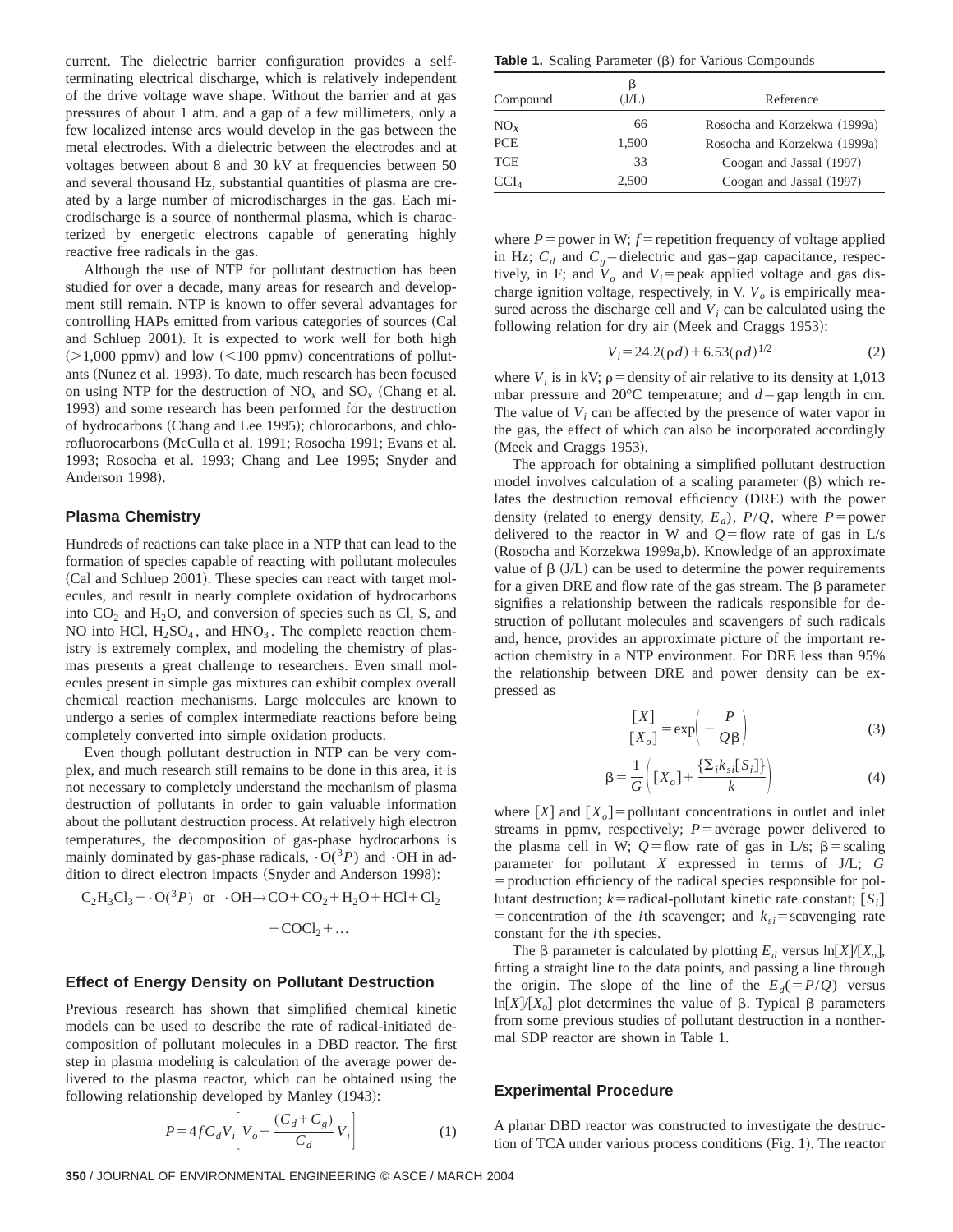

consisted of two aluminum plates each covered with a 3-mm thick Pyrex glass dielectric plate. Plasma was generated in the space between the two dielectric plates by applying high voltage across the two electrodes. Information on the dimensions of the reactor is presented in Table 2. The power supply system for the experiments consisted of a compact power series ac power system (model MAC-01HSH), a 175:1 step-up transformer (Corona Magnetics), a 250-k $\Omega$  resistor, a high voltage probe (Tektronix model P6015A), and an oscilloscope (Tektronix model TDS 210). The compact power series ac power system was used to deliver voltages that could be varied in the range of 0–130 VAC; the frequency could be varied between 45 and 15,000 Hz. The output of the system was connected to 175:1 step-up transformer, which could deliver maximum root mean square (RMS) voltages of about 23 kV<sub>RMS</sub>. At an operating electrical frequency of 1 kHz, the operating voltages for this configuration varied between 11.9 and 19.7 kV $_{RMS}$ , and were measured using a high voltage probe and an oscilloscope. RMS voltage was calculated from the oscilloscope, assuming that the voltage waveform was a sine wave.

The gas generation system consisted of ultrazero compressed air flowing over a syringe pump containing TCA. The syringe pump was capable of producing steady gas-phase TCA concentrations over a long period of time. By adjusting the flow rate of the syringe pump and the total gas flow rate, different gas-phase TCA concentrations were achieved. In these experiments, the gas residence time in the DBD reactor ranged from 1 to 6 s, and the TCA concentration varied from 500 to 1,500 ppmv. TCA gas calibration standards from MG Industries were used to calibrate the Varian gas chromatograph/mass spectrometer (GC/MS) (model 3800 GC/2000 MS). The plasma reactor inlet and outlet TCA concentrations were measured with the GC/MS using samples taken with a gas-tight syringe at gas sampling ports at the reactor entrance and exit. Variation in the inlet TCA concentration was measured to be within 2% of the calibration standard during the course of an experiment. All measurements of the effluent

**Table 2.** Plasma Reactor Dimensions

| Parameter              | Value               |
|------------------------|---------------------|
| Gas gap spacing (H)    | $0.3 \text{ cm}$    |
| Electrode width (W)    | 5.7 cm              |
| Electrode length $(L)$ | $12 \text{ cm}$     |
| Inlet area             | $1.7 \text{ cm}^2$  |
| Reactor volume         | $20.5 \text{ cm}^3$ |

TCA concentrations were averaged over three measurements taken when the plasma reactor was at steady state. CO and  $CO<sub>2</sub>$ were measured at the reactor outlet with a Liston Scientific nondestructive infrared (NDIR) gas analyzer (model Enviomax). As with the TCA measurements, three  $CO/CO<sub>2</sub>$  samples were taken at each voltage and were then averaged.

#### **Results and Discussion**

Destruction of TCA in the DBD reactor was evaluated at several gas residence times, water vapor concentrations, and influent TCA concentrations (Table 3). Flow through the reactor was laminar under all conditions with a maximum Reynolds number of 17. Under these operating conditions, fairly uniform plasma was developed between the two aluminum electrodes.

In general, as the applied voltage was increased from 11.9 to 19.7 kV<sub>RMS</sub>, nearly linear correlation with TCA DRE was observed until complete destruction was achieved [Figs.  $2(a) - 4(b)$ ]. The DBD reactor was capable of destroying more than 99.9% of the TCA in dry air at a residence time of 6 s [Fig. 2(a)]. As the residence time decreased from 6 to 1 s, a decrease in DRE was observed and higher voltage was needed to achieve a higher degree of destruction [Figs.  $2(a$  and b]]. Increasing the inlet TCA concentration from 500 to 1,500 ppmv also decreased the DRE ~Fig. 3!. However, the effect of an increase in water vapor content on the DRE of TCA was more pronounced. DRE was greatly reduced by water vapor being present in the gas mixture [Figs.  $4(a \text{ and } b)$ . The detrimental effect of the presence of water vapor on trichloroethylene (TCE) destruction has also been noted by Futamura et al.  $(2002)$ .

**Table 3.** Experimental Conditions for Dielectric Barrier Discharge Reactor Operation

| Parameter                       | Value                           |
|---------------------------------|---------------------------------|
| Gas temperature (reactor inlet) | 293 K                           |
| Gas pressure                    | $0.85$ atm                      |
| Gas residence time              | $1.2 - 6.0 s$                   |
| Gas flow rate                   | $0.2 - 1.0$ L/min               |
| Voltage applied (RMS)           | $11.9 - 19.7$ KV <sub>RMS</sub> |
| Electrical frequency applied    | 1,000 Hz                        |
| Relative humidity               | $0 - 88%$                       |
| TCA inlet concentration         | $500 - 1,500$ ppmy              |
| Reynolds number                 | $4 - 17$                        |

Note: RMS=root mean square;  $TCA=1,1,1$ -trichloroethane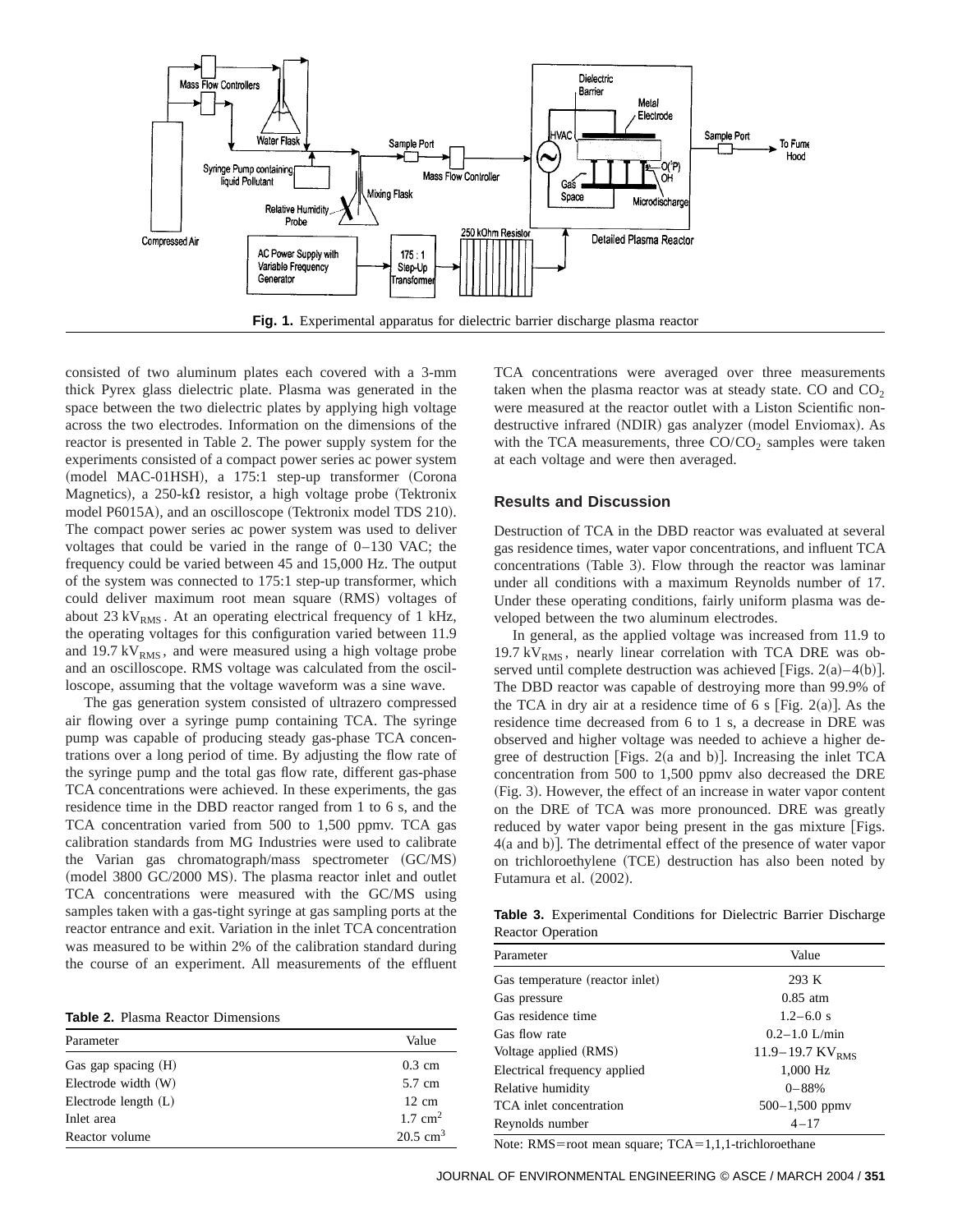

Fig. 2. Effect of residence time on 1,1,1-trichloroethane (TCA) destruction in a 3-mm-gap dielectric barrier discharge reactor: (a)  $\text{TCA} = 500 \text{ ppmv}$ ,  $\text{RH} = 0\%$ ,  $f = 1 \text{ kHz}$ ; (b)  $\text{TCA}$  $=1,000$  ppmv, RH=88%,  $f=1$  kHz (RH=relative humidity)

The decrease in DRE with an increase in RH could be the result of a combined effect of a reduction in charge transferred from electrical discharges and a decrease in the concentration of important oxidizing radicals, such as  $\cdot O({}^3P)$ . In double dielectric barrier discharge arrangements, such as the one used in this study, the presence of water vapor is known to reduce the total charge transferred in a microdischarge (Falkenstein and Coogan 1997). This means that increasing the water vapor concentration could reduce the possibility of destruction of TCA molecules by direct electron impact, which could be one of the reasons for the observed effects. Additionally, electrons generated in a microdischarge often collide with  $O_2$  and  $H_2O$  in the gas mixture and produce  $\cdot O({}^3P)$ ,  $\cdot O({}^1D)$ , and  $\cdot OH$ , which are key radicals for oxidation of hydrocarbons.  $\cdot O(^1D)$  possesses higher energy and is less stable than  $\cdot O({}^3P)$ . It often converts to  $\cdot O({}^3P)$  by losing excess energy upon collisions with other species, and, hence, increases the overall concentration of  $\cdot O({}^{3}P)$ . However, the presence of water molecules decreases the concentration of  $\cdot O(^1D)$ 



**Fig. 3.** Effect of influent 1,1,1-trichloroethane (TCA) concentration on TCA destruction in a 3-mm-gap dielectric barrier discharge reactor: RH=0%,  $f=1$  kHz, residence time=3.1 s (RH=relative humidity)

available that could be used to produce additional  $\cdot O({}^{3}P)$  by consuming  $\cdot O(^1D)$  and producing  $\cdot OH$  radicals. Therefore this mechanism could result in a decrease of the concentration of  $\cdot$  O( $\cdot$ <sup>3</sup>*P*) that would be available to oxidize TCA molecules. However, this explanation is most likely incomplete, since overall TCA destruction is expected to depend on a number of factors, such as the concentration of electrons and free radicals and electron impact and radical–radical rate coefficients.

$$
e + \mathcal{O}_2 \rightarrow \cdot \mathcal{O}(^{3}P) + \cdot \mathcal{O}(^{1}D) + e \tag{5}
$$

$$
\cdot O(^{1}D) + M \rightarrow \cdot O(^{3}P) + M \tag{6}
$$

$$
H_2O + \cdot O(^1D) \rightarrow \cdot OH + \cdot OH \tag{7}
$$

In addition to experiments conducted to determine the dependence of TCA DRE on reactor operating parameters, additional experiments were conducted to evaluate the distribution of carbon in the reactor effluent gas stream. A carbon mass balance was measured for products exiting and entering the plasma reactor during the oxidation of 1,000 ppmv of TCA (Fig. 5). Residual carbon (C<sub>residual</sub>) was measured by subtracting the total measurable carbon present in exiting carbon species, such as unconverted TCA, CO, and  $CO<sub>2</sub>$ , from the total amount of inlet carbon present in 1,000 ppmv of TCA. The results indicate the effect of water vapor concentrations on the distribution of carbon in TCA destruction products. At higher RH, which results in a decrease in the TCA DRE, the  $CO/CO<sub>2</sub>$  ratio decreases, as does the concentration of residual carbon. For varying voltages applied, the  $CO/CO<sub>2</sub>$  ratio decreased from approximately 3:2 to 1:3 for RH increasing from 0 to 88%, respectively. Therefore, much less CO was produced when water vapor was present in the gas streams. Higher RH favored TCA destruction into CO and  $CO<sub>2</sub>$ , the major carbon species in the reactor outlet. However, at intermediate RH conditions, the mass balance revealed a substantial amount of carbon present as residual carbon, which signifies incomplete oxidation of TCA. Increasing the RH values above  $\sim$  50% steadily decreased the percentage of residual carbon to minimal values. The presence of residual carbon may be explained by the fact that many other carbon-containing products could be present in small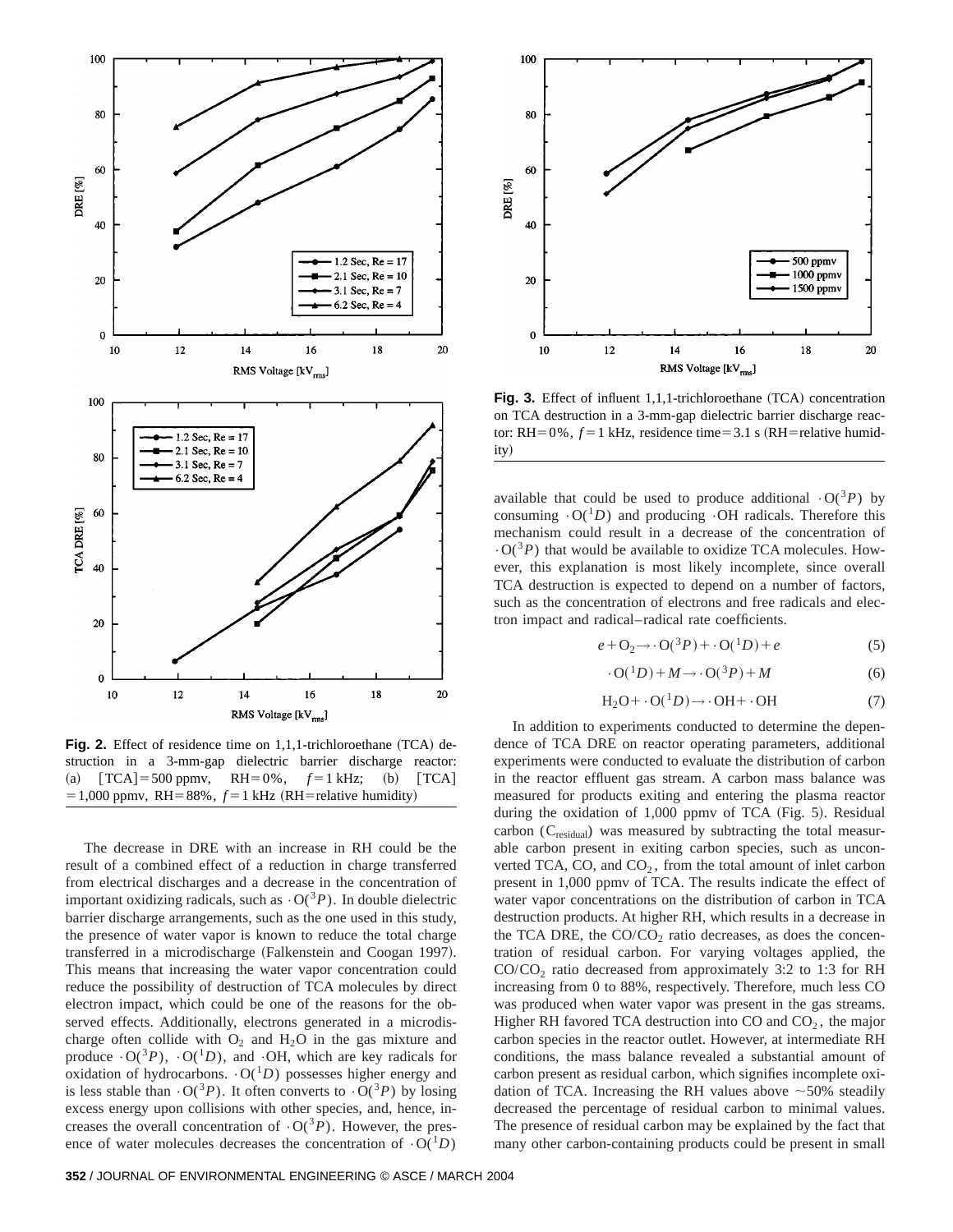

Fig. 4. Effect of relative humidity (RH) on 1,1,1-trichloroethane ~TCA! destruction in a 3-mm-gap dielectric barrier discharge reactor: (a)  $\text{[TCA]} = 500 \text{ ppmv}, \quad f = 1 \text{ kHz}, \quad \text{residence} \quad \text{time} = 1.2 \text{ s};$ (b)  $[TCA] = 1,000$  ppmv,  $f = 1$  kHz, residence time = 3.1 s (RMS)  $=$ root mean square $)$ 

concentrations, which is typical for oxidation of hydrocarbons in NTP. This hypothesis is further supported by the appearance of a few occasional peaks that correspond to  $COCl<sub>2</sub>$  in the  $GC/MS$ analysis of exit gases. Exact quantification of the other carboncontaining species in the reactor effluent was not possible due to the lack of calibration standards for the trace by-products. An approximate carbon balance suggests that a higher concentration of water vapor is beneficial for conversion of TCA into the common oxidation products, CO and  $CO<sub>2</sub>$ , while minimizing the CO/CO<sub>2</sub> concentration ratio.

Destruction of chlorocarbons in a DBD reactor is expected to produce chlorinated species such as  $HCl$ ,  $Cl<sub>2</sub>$ , and oxygenated-Cl compounds (Evans et al. 1993). Due to limitations in the analytical measurement capabilities, exact quantification of the chlorine distribution in the DBD exit streams could not be completed. However, a preliminary TCA thermal oxidation model coupled with  $HCI-Cl<sub>2</sub>$  equilibrium showed that at near ambient condi-



**Fig. 5.** Effect of relative humidity on mass balance for 1,1,1 trichloroethane (TCA) oxidation in a 3-mm-gap dielectric barrier discharge reactor:  $\text{TCA} = 1,000 \text{ ppmv}, f = 1 \text{ kHz}, V = 19.7 \text{ kV}_{RMS},$ residence time $=1.2$  s

tions most of the chlorine present in TCA would convert into  $Cl<sub>2</sub>$  $($ >99.9% of inlet chlorine). This implies that at the present operating conditions, 1,000 ppmv of TCA is expected to produce approximately 1,498 ppmv of  $Cl<sub>2</sub>$  and 4 ppmv of HCl. Chlorinated species may be removed by venting the reactor exhaust into a water scrubber. The model did not take into account the production of intermediate oxygenated-Cl species that can greatly contribute to the overall Cl balance and could produce substantial amounts of species such as  $COCl<sub>2</sub>$ , COCl, and ClO (Evans et al. 1993) and, hence, indicates the need for a detailed reaction chemistry model for TCA destruction in a DBD reactor.

Numerical analysis of experimental data included calculation of the specific energy density  $(E_d)$ , the cost of destruction of 1 kg of TCA in the system, and calculation of the scaling parameter  $(\beta)$ .  $E_d$  was calculated as a function of the voltage applied, total reactor gas flow rate, and RH. It was observed that increasing the RH while maintaining a constant applied voltage and gas flow rate slightly reduced  $(<5\%$  decrease at maximum RH) the energy density of the reactor. This occurs because an increase in the water content of the air stream reduces the number of microdischarges (Falkenstein and Coogan 1997), thereby increasing the ignition voltage  $(V_i)$  required to produce electrical sparks (Table 4) and, hence, decreases the amount of actual power delivered to the reactor. Power and energy density calculations were used to calculate the cost of power required for destruction of 1 kg of  $TCA$  in the DBD reactor (Fig. 6) and the DBD reactor scaling parameter  $(\beta)$  for TCA destruction [Figs. 7(a and b) and 8].

**Table 4.** Ignition Voltages (*V<sub>i</sub>*) Calculated as a Function of Relative Humidity

| Relative humidity<br>(% ) | $V_i$<br>(kV <sub>RMS</sub> ) |
|---------------------------|-------------------------------|
| $\mathbf{0}$              | 8.98                          |
| 25                        | 9.23                          |
| 50                        | 9.38                          |
| 88                        | 9.49                          |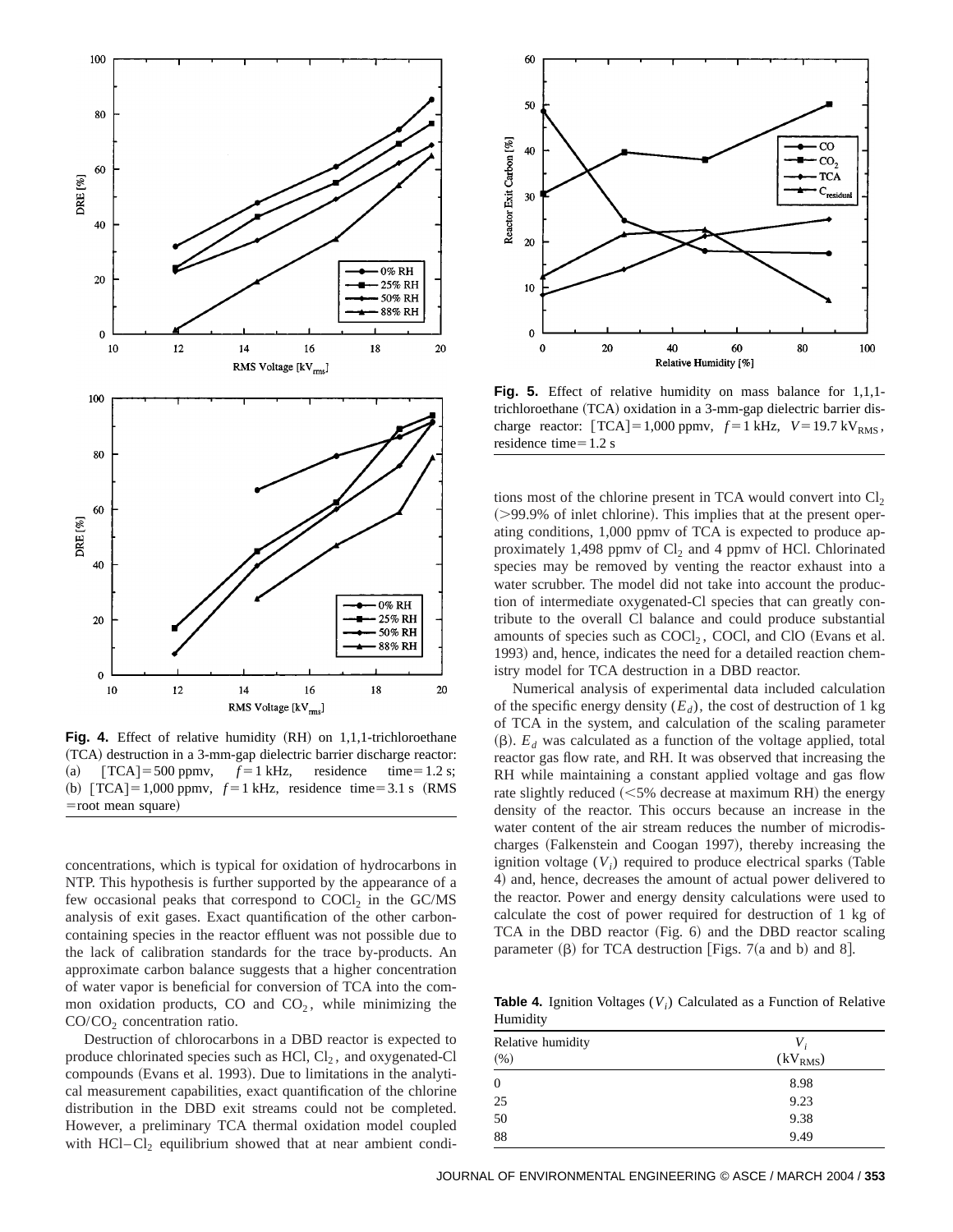

Fig. 6. Electrical energy cost for 1,1,1-trichloroethane (TCA) destruction with respect to energy density in dielectric barrier discharge reactor:  $[TCA] = 500 - 1,500$  ppmv,  $RH = 0 - 88%$ ,  $Q = 1$  L/min; Unit electricity cost= $$0.06$  kW h (RH=relative humidity)

The cost of the power required to operate the DBD reactor was calculated, with a unit electricity cost estimated at \$0.06/kW h. The cost calculations showed insight into the economic effects of varying the RH, inlet TCA concentration, and gas residence time. The most cost-effective destruction of TCA was achieved at low RH, high inlet TCA concentrations, and short residence times.  $\beta$ was calculated for each experimental run using the procedure described in Experimental Procedure. While the dependence of TCA destruction on the specific energy density at varying RH is very complex, it is common practice to approximate this dependence using a straight fitted line [Figs. 7 $(a$  and b] (Rosocha 1994). Statistically correlated  $\beta$  values (0.83 <  $R^2$  < 0.99) were averaged for 0, 25, 50, and 88% RH conditions [Figs. 7(a and b)] for approximately 36 experimental runs at varying operating conditions. The  $\beta$  values calculated for TCA destruction ranged between 1,480 and 3,010 J/L for RH ranging from 0 to 88% and indicated a linear dependence of  $\beta$  on the RH [Fig. 8 and Eq. (8)].

$$
\beta = 1,480 + 17.4(\% RH) \tag{8}
$$

The decrease in TCA destruction with an increase in RH illustrates that a higher applied energy density  $(\beta)$  would be required to achieve the same TCA destruction at high RH. This conclusion is consistent with experimental observations [Figs.  $4(a \text{ and } b)$ ]. The dependence of  $\beta$  on the RH of the inlet gas mixture can be explained using relation (4). If  $\cdot O(^3P)$  is assumed to be the main radical species responsible for TCA destruction, and  $H_2O$  is assumed to be the main species that accounts for lower destruction of TCA, then this implies that the  $H<sub>2</sub>O$  molecules, or some other species generated from  $H_2O$  molecules, can be considered the major scavengers of  $\cdot O({}^3P)$ . When the RH increases, the concentration of  $H<sub>2</sub>O$  molecules increases, which leads to an increase in the value of  $[S_i]$  in relation (4), which increases the value of  $\beta$ .

# **Conclusions**

In this research we concluded that nonthermal plasma produced in a dielectric barrier discharge reactor was capable of destroying





**Fig. 7.**  $\beta$  calculation at varying relative humidity (RH): (a)  $\text{TCA}$  $=$  500 ppmv,  $Q=1$  L/min; (b)  $\text{TCA}$  = 1,500 ppmv,  $Q=0.4$  L/min  $(TCA=1,1,1-trichloroethane)$ 



**Fig. 8.**  $\beta$  parameter calculated for 1,1,1-trichloroethane destruction in a dielectric barrier discharge reactor